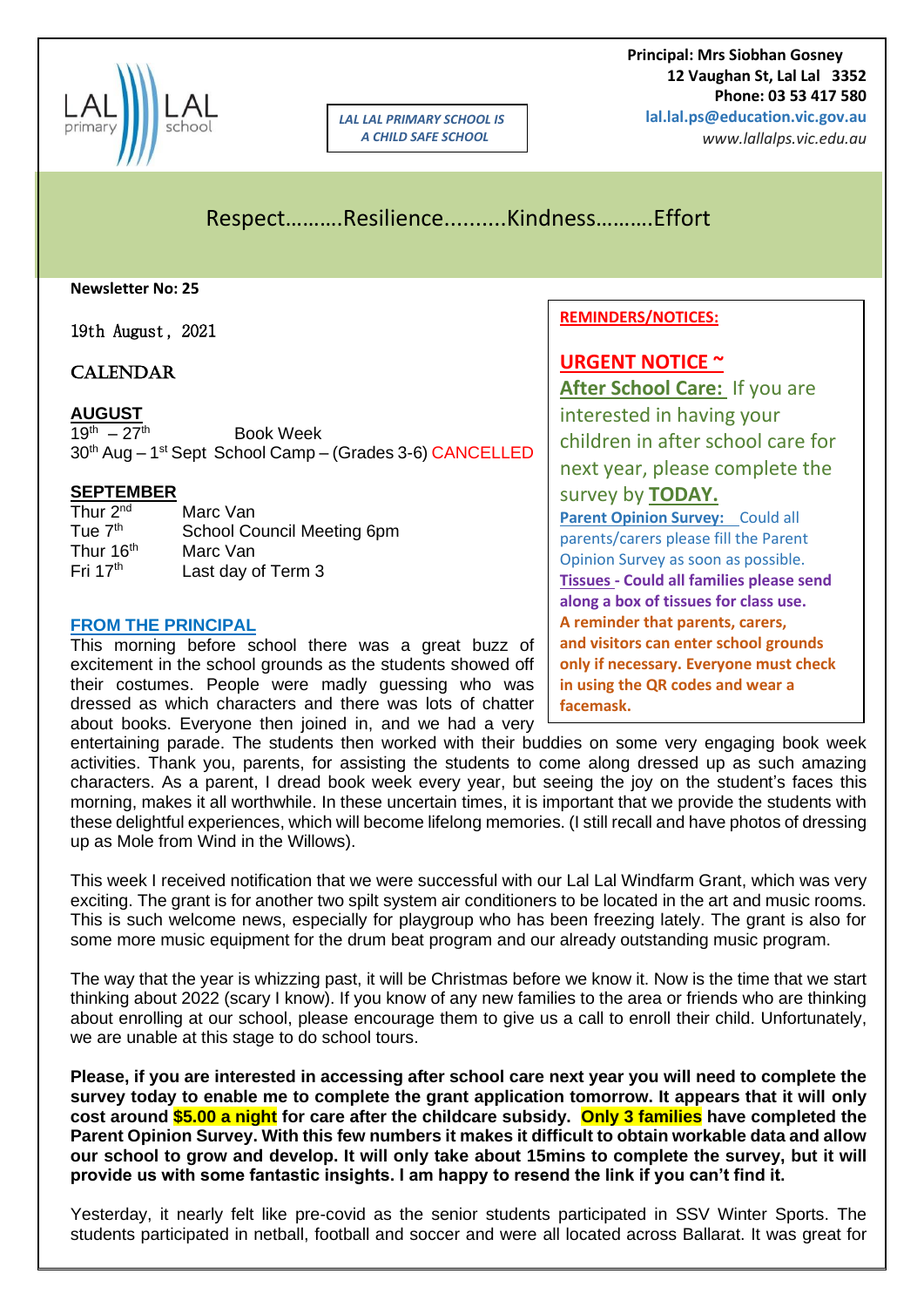the students to be finally back doing what they love and more importantly mixing with their friends from other schools.

I was super proud to hear stories back from the coaches to say our students displayed wonderful sportsmanship and our school values. The mixed netball team which Billie and Adelaide played in continued to grow in skill across the day and finished on top of the ladder, which means that they will go on to play in a final next week. Congratulations. Thank you also to Mrs. Lyons and the parents for assisting with transport.

As you would have noticed from the newsletter calendar, we have cancelled our camp to Melbourne. I am busy trying to secure other camp options regionally. Depending on Covid restrictions, we may have very short notice to attend camp, but we will make it all work, as we always put our students first. I appreciate your support in this matter.

Our first day of our DET School Strategic Review will take place next Tuesday. This is an opportunity for the school to reflect on how it is operating from our results in teaching and learning in the classroom, to staff and student interviews. In previous years the School Review has been on-site, and the panel has been able to walk around the school and feel the vibe of the school. However, this year due to restrictions we are having to meet via WebEx. Prior to the review, staff and School Council worked on four highlights since the last review four years ago. David Mann the reviewer is very disappointed that he is unable to come and meet the staff, students and walk around our beautiful grounds and facilities.

The final day of the review will take place on Monday  $6<sup>th</sup>$  of September and the panel would like the opportunity to chat to our wonderful parent/carers about their experiences and thoughts about the school. I invite all families to attend this session to ensure that you have a say in the future direction of our school. The session will be held at 9am for around 30-45mins.

On behalf of the students and staff I would like to wish Mrs Lyons all the best for next week as she takes sick leave. We wish her a speedy recovery.

Yours In Education, Mrs Siobhan Gosney, Principal.

#### **EUREKA CLASS – GRADES P – 3**

Congratulations to this week's Class Achievers, Taj and David. These two have been working particularly hard on their sentence writing. Well done also to these great home readers- Chevy and Lachlan 100 nights, Matilda and Charlie for 125.

In Maths, younger children continue to explore the ways to split numbers into two. For example- 8 is 2 and 6, 4 and 4, 3 and 5 etc. These understandings are important foundations for operating mathematically. Older children are exploring what a fraction is and what makes fractions equivalent.

In literacy, younger children are finding out about word families like -at words (fat, rat, cat) and -ug words (bug, slug, mug). Older children are building word and sentence knowledge using the 'or' grapheme. We

continue to explore the theme of dogs and are now exploring what working dogs do. Children have written and published short pieces about their pet dog. Thanks to parents who have sent in photos of the family dog: it's still not too late to add to our display.

Enjoy the weekend,

Mrs East

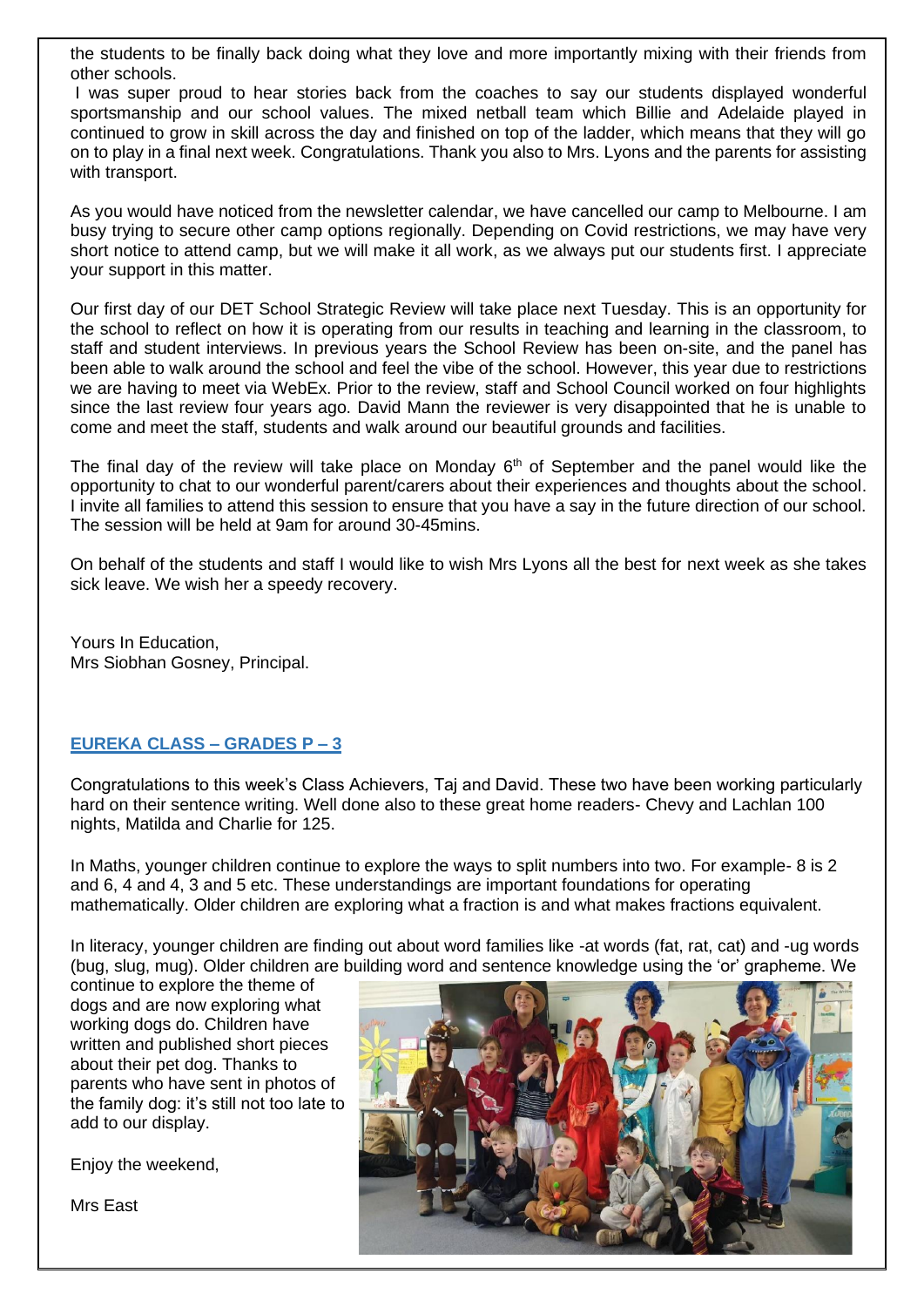# **LALOR CLASS – GRADES 4 – 6**

Congratulations to our Star of the Week, Clare, for achieving her goal of extending her vocabulary.

As a result of reading the students' descriptive writing pieces, I decided to review the skill of paragraphing. We investigated the reasons for beginning a new paragraph, and how a paragraph usually explores one or two closely related ideas. This led us to looking at the author's purpose in fictional texts. What is the author trying to show us in each paragraph? Are they building suspense? Are they describing a character's appearance or personality?

In Mathematics, we have been reviewing number and making sure the students understand prime and composite numbers, as well as factors and multiples. Students are encouraged to practise their multiplication tables at home (just working on one at a time), so if you have time to ask them some questions in the car, or while cooking, it would be much appreciated.

This week has been busy with special events. On Wednesday, we had most students involved in Winter sports. On Thursday, we had our Book week parade and buddy activities. Some of our students have reported on these events. Read on:

Mrs Lyons

# STUDENT REFLECTION

Winter Sport was a great day. I played soccer, and I made quite a few friends. My whole team and I won two games and lost three. Altogether, we scored 19 goals. I learnt that I was better on the field than being a goalie. One of the students from another school, Phoenix, was a great player. It was a lovely, sunny day. **By Ruby**

Winter Sports was a mad day. We travelled to Ballarat to play five different games. We only got half hour breaks in-between. A highlight for me was when I got two goals in the third game. I also got one goal in the second game. I enjoyed tackling other players. It was great to play with friends from school. **By Benji**

Yesterday, we went to Alfredton to play Winter Sports. Adelaide and I played netball with people from other schools. I scored a couple of goals and so did Adelaide. Our team played four games and we won three. We finished on top of the ladder. I really enjoyed playing with people who weren't from our school. **By Billie**



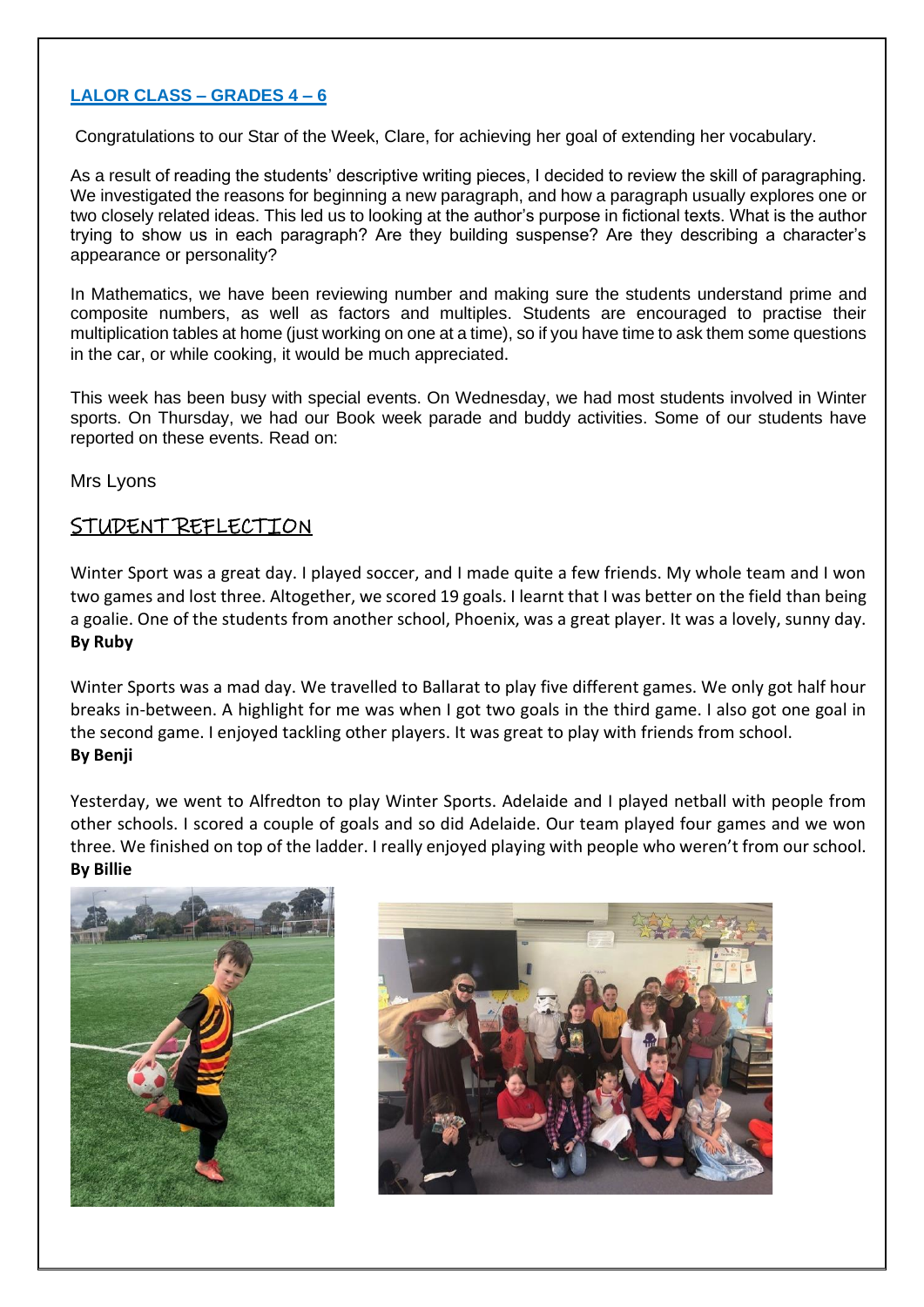#### **CHAPLAIN CHATTER**



# THE WHOLEHEARTED **PARENTING MANIFESTO**

Above all else, I want you to know that you are LOVED AND LOVABLE. You will learn this from my words and actions-the lessons on love are in how I treat you and how I treat myself.

I want you to engage with the world from a place of worthiness. You will learn that YOU ARE WORTHY OF LOVE, BELONGING, AND JOY every time you see me practice self-compassion and embrace my own imperfections.

We will practice COURAGE in our family by showing up, letting ourselves be seen, and honoring vulnerability. We will share our stories of struggle and strength. There will always be room in our home for both.

We will teach you compassion by practicing CONPASSION with ourselves first; then with each other. We will set and respect **BOUNDARIES**; we will honor hard work, hope, and perseverance. **REST AND PLAY** will be family values, as well as family practices.

You will learn ACCOUNTABILITY AND RESPECT by watching me make mistakes and make amends, and by watching how I ask for what I need and talk about how I feel.

I want you to know JOY, so together we will practice GRATITUDE.

I want you to feel joy, so together WE WILL LEARN HOW TO BE VULNERABLE.

When uncertainty and scarcity visit, you will be able to draw from the SPIRIT that is a part of our everyday life.

Together we will cry and face fear and grief. I will want to take away your pain, but instead I will sit with you and TEACH YOU HOW TO FEEL IT.

We will LAUGH AND SING AND DANCE AND CREATE. We will always have permission to be ourselves with each other. NO HATTER WHAT, YOU WILL ALWAYS BELONG HERE.

As you begin your Wholehearted journey, the greatest gift that I can give to you is to live AND LOVE WITH MY WHOLE HEART and to dare greatly.

I will not teach or love or show you anything perfectly, but I will let you see me, and I will always hold sacred the gift of seeing you. TRULY, DEEPLY, SEEING YOU.

from Daring Greatly by Brené Brown



Copyright © 2020 Brené Brown, LLC.

All the best

Michael Lewis - Chaplain